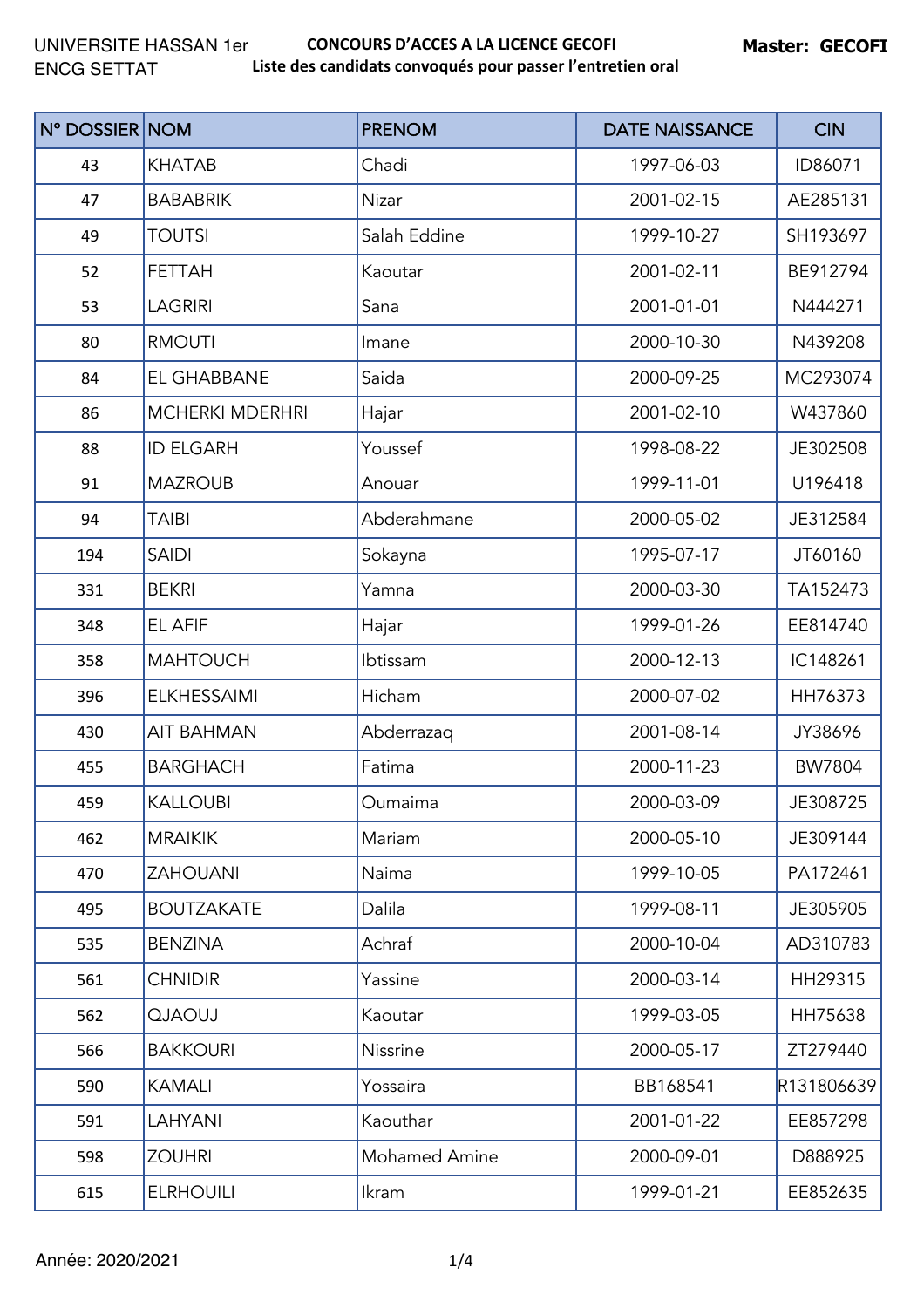| N° DOSSIER NOM |                       | <b>PRENOM</b>  | <b>DATE NAISSANCE</b> | <b>CIN</b> |
|----------------|-----------------------|----------------|-----------------------|------------|
| 641            | <b>AZERMOUH</b>       | Sanaa          | 2001-03-06            | JH50952    |
| 685            | <b>BENZIANE</b>       | Jalal          | 2000-07-31            | AE274142   |
| 686            | <b>BRIDAOUI</b>       | Dounia         | 2000-12-25            | AE273005   |
| 699            | <b>BOUYNK</b>         | Amina          | 2000-06-04            | JE308923   |
| 721            | <b>BENABOUDI</b>      | Imane          | 2000-02-10            | WA278711   |
| 722            | <b>ALLIOUI</b>        | Fatima Zahrae  | 2000-05-07            | VA140915   |
| 728            | <b>TALHA</b>          | Yassine        | 2000-12-21            | AS7480     |
| 776            | <b>CHABAL</b>         | Fatima Zahra   | 2000-12-05            | D863723    |
| 790            | <b>SADIKI</b>         | Mohamed Taha   | 2000-08-04            | UC155321   |
| 818            | OUALLALOU             | Ismail         | 2000-07-18            | U200777    |
| 932            | <b>MOKTADI</b>        | Rime           | 21/07/2000            | EC39880    |
| 980            | <b>EL IDRISSI</b>     | Soukaina       | 1999-01-01            | WA267716   |
| 981            | <b>MHAH</b>           | Imane          | 2000-10-21            | WA281662   |
| 983            | <b>ALAABQARY</b>      | Roua           | 2000-04-24            | JH56653    |
| 995            | <b>CHADLI</b>         | Kaoutar        | 2001-01-12            | BW10614    |
| 1012           | <b>YAKOUTY</b>        | Hassan         | 2000-04-29            | T298390    |
| 1027           | <b>ENNAYEM</b>        | Mohamed        | 2000-10-08            | D923542    |
| 1043           | <b>DAHKOUNE</b>       | Chaimae        | 2000-10-13            | WA281053   |
| 1047           | <b>BENSTITOU</b>      | Fatima-Ezzahra | 2000-06-29            | EE925757   |
| 1221           | <b>AIT ABDELKADER</b> | Hasna          | 2000-09-20            | JY37637    |
| 1223           | <b>ERRAJI</b>         | Houda          | 2000-08-14            | BA4686     |
| 1225           | <b>NAMOUH</b>         | Nohaila        | 2001-01-06            | BB178952   |
| 1227           | ER-RAZY               | Fadwa          | 2000-05-12            | Q344060    |
| 1273           | <b>OUTALEB</b>        | Nadia          | 2000-01-25            | JE309449   |
| 1289           | <b>EL KAMILI</b>      | Kaouthar       | 1998-10-28            | Y436927    |
| 1339           | <b>BOURIK</b>         | Hanane         | 2000-02-27            | JE308967   |
| 1340           | <b>ESSAKHY</b>        | Hanane         | 2000-07-13            | JH50378    |
| 1345           | <b>AITADDI</b>        | Douaa          | 2000-09-09            | EE930110   |
| 1478           | EL HALLAOUI           | Oussama        | 2001-01-09            | Z638552    |
| 1492           | <b>HARROUN</b>        | Mohamed        | 1998-01-18            | ka66085    |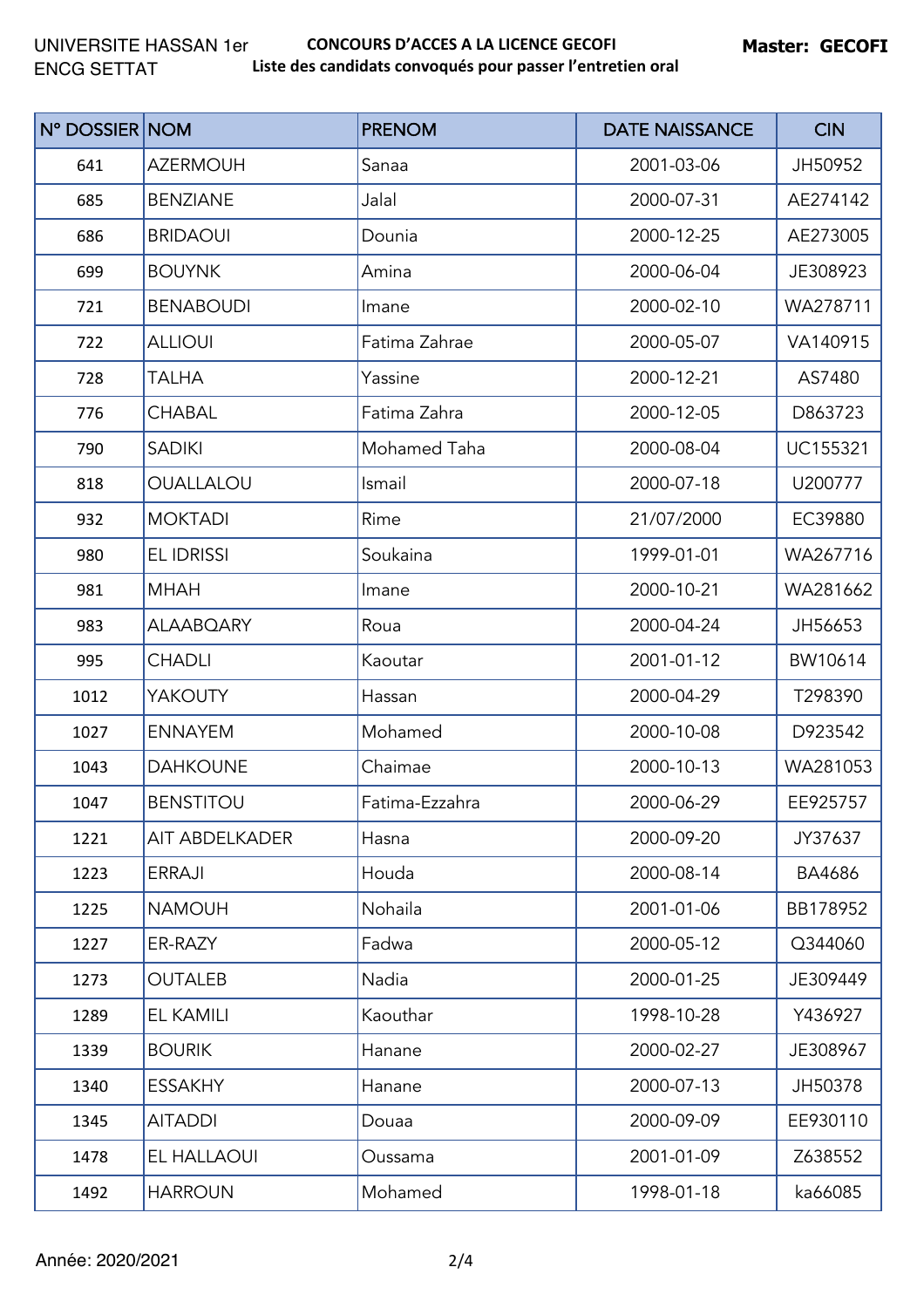| N° DOSSIER NOM |                    | <b>PRENOM</b> | <b>DATE NAISSANCE</b> | <b>CIN</b> |
|----------------|--------------------|---------------|-----------------------|------------|
| 1496           | <b>CHERQAOUI</b>   | Khaoula       | 2000-12-17            | JB513566   |
| 1501           | <b>BOULODLI</b>    | Mina          | 1998-12-28            | JK36125    |
| 1521           | <b>AGOUZOUL</b>    | Maryem        | 1999-09-16            | JB510484   |
| 1536           | EL-LAHLOUHI        | Meryeme       | 2000-10-06            | EA230435   |
| 1549           | <b>KAABAD</b>      | Abderrahim    | 2000-12-10            | HH182269   |
| 1565           | <b>JEMMARI</b>     | Ez-Zahra      | 2000-08-01            | JC598561   |
| 1569           | <b>ELBAGHDADI</b>  | Mohamed       | 2000-06-27            | EE903522   |
| 1622           | <b>NANI</b>        | Hajar         | 2000-04-20            | EE916802   |
| 1623           | <b>OUARRI</b>      | Imane         | 2000-06-04            | EE908349   |
| 1638           | <b>YOUNES</b>      | Asmae         | 2000-03-24            | V357831    |
| 1654           | <b>LAMRANI</b>     | Mohamed       | 1999-04-22            | EE862834   |
| 1675           | TALBI              | Ilham         | 2000-11-13            | JM840141   |
| 1703           | <b>BIHIA</b>       | Karima        | 1999-07-28            | J529790    |
| 1723           | <b>AMECHRAL</b>    | Abdelhafid    | 1997-08-28            | JE305923   |
| 1725           | <b>LAMGHARI</b>    | Hajar         | 2000-05-28            | VA128105   |
| 1756           | <b>MOUKRAM</b>     | Imane         | 1999-07-11            | HH123218   |
| 1757           | <b>SMEH</b>        | Chaima        | 2000-11-28            | J545517    |
| 1760           | <b>LOUGZAILI</b>   | Nouama        | 2000-11-11            | Ec62921    |
| 1797           | <b>AIT SLIMANE</b> | Hasna         | 2000-05-02            | JC601506   |
| 1800           | <b>KABILI</b>      | Fatima        | 2000-06-16            | J543302    |
| 1814           | SARGALI            | Ikhlas        | 2000-09-05            | HH28949    |
| 1846           | EL KASSEH          | Adam          | 1997-04-12            | EE802210   |
| 1855           | <b>RAHHALI</b>     | Yetto         | 2000-06-28            | sh200732   |
| 1913           | <b>CHTAIBI</b>     | Badreddine    | 2000-06-28            | QA184914   |
| 1949           | <b>BOUFOUS</b>     | Latifa        | 2001-01-30            | BW5491     |
| 2019           | <b>ASFOUR</b>      | Fatima-Zahra  | 2000-02-24            | WA286437   |
| 2119           | <b>ELMAHI</b>      | Dounia        | 2000-08-14            | HH27676    |
| 2288           | <b>AMARI</b>       | Mbark         | 1999-01-21            | DA97559    |
| 2340           | <b>LAHRACH</b>     | Salma         | 1999-12-10            | HH180140   |
| 2482           | <b>BOURFI</b>      | Amal          | 2000-01-12            | HA224635   |